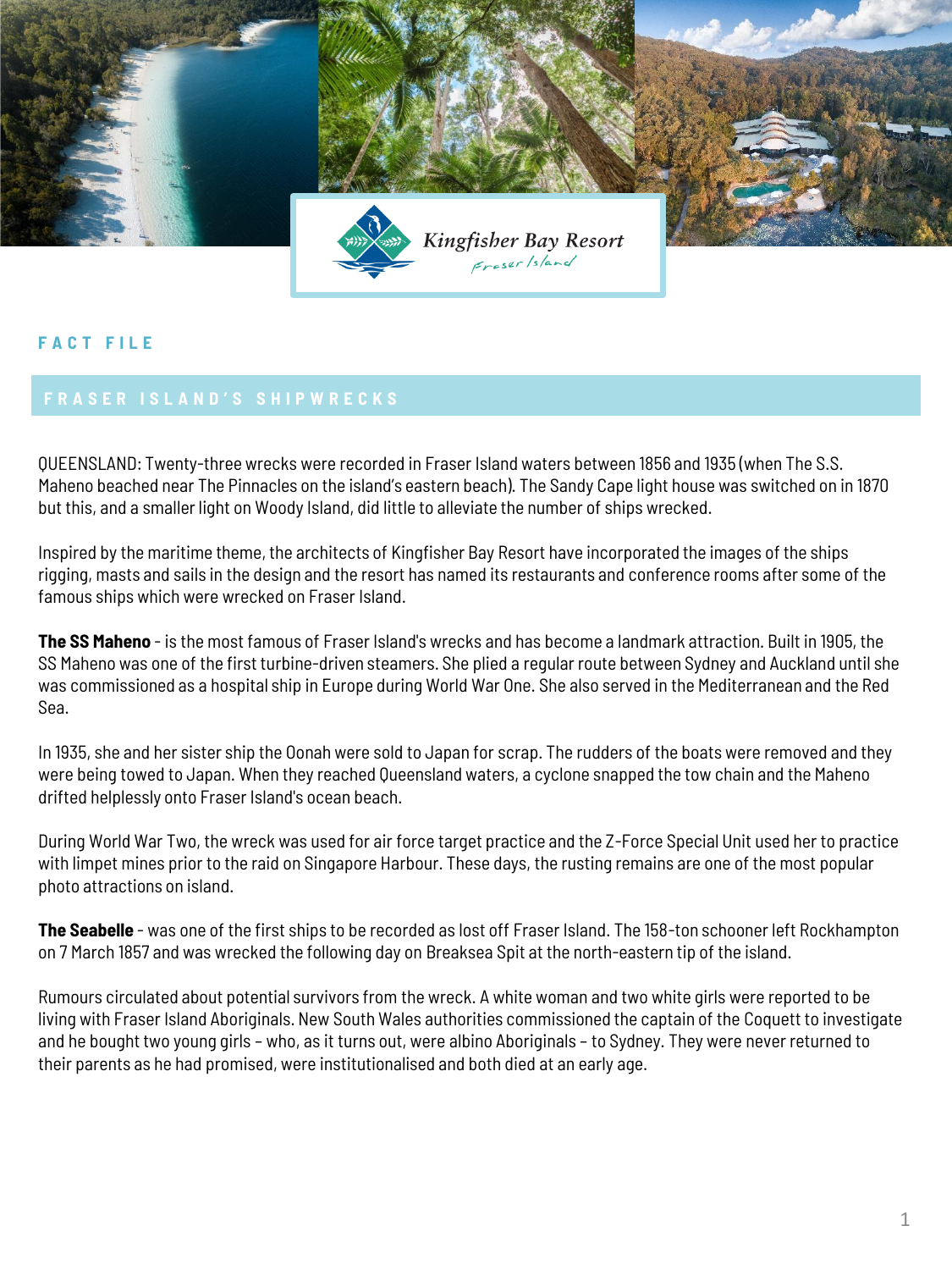

**The Panama** - was an American sailing ship, hit Breaksea Spit and was beached at Rooney's Point in 1864. Passengers and some crew camped on the beach, but returned to the ship when Aborigines entered the camp and took their goods. Later, the Aborigines tried to get on board the boat but were driven off by the sailors' cutlasses. The captain and several of the crew escaped in a lifeboat and were picked up near Woody Island (on Fraser Island's sheltered western side).

**The Ottowa** - was wrecked just south of Indian Head on 28 March 1879. The accident proved fortuitous for the local Butchulla, who raided the ship's cargo of spirits while the crew was away looking for help.

**The Stirling Castle** - struck a coral reef north of Fraser Island on 22 May 1836 whilst enroute from Sydney to London. A longboat containing crew, Captain James Fraser and his wife Eliza landed near Waddy Point (on Fraser's eastern beach).

Half the party walked south and was rescued by hunters from the Moreton Bay settlement. The others subsisted with the Aborigines for seven weeks, during which time Captain Fraser died. A rescue party - with two former convicts who had lived with the Aborigines - set out from Brisbane. Eliza and three other survivors were rescued. Mrs Fraser became a celebrity and her exaggerated accounts of her ordeal lead to wide spread hostility towards the Aborigines in Australia and the UK.

**The Investigator** - carried explorer Matthew Flinders - the first-recorded European to land on Fraser Island - aboard. In 1802, as he was exploring the Cooloola Coast, Flinders mapped the Great Sandy Peninsula and landed near Great Sandy Cape so his naturalists could collect botanical samples. There, his party had friendly meetings with the Aborigines, swapping presents of hatchets and fish nets.

**The Marloo** - a luxury Italian liner, hit the Sandy Cape shoal in calm water on September 27, 1914 and beached – strewing the cargo of green tomatoes and bottles of whisky all over the beach. Help was sought from the nearby Sandy Cape lighthouse keeper.

**The Aramac** - was another victim of the Breaksea Spit. In 1904 it bumped hard several times on the sand spit but continued on. After 24km, she was leaking badly and the crew and passengers took to the boats and safely reached the safety of nearby Burnett Heads and Baffle Point. The captain and six men remained on board and finally succeeded in anchoring Aramac in the protection of Platypus Bay (on the island's western side).